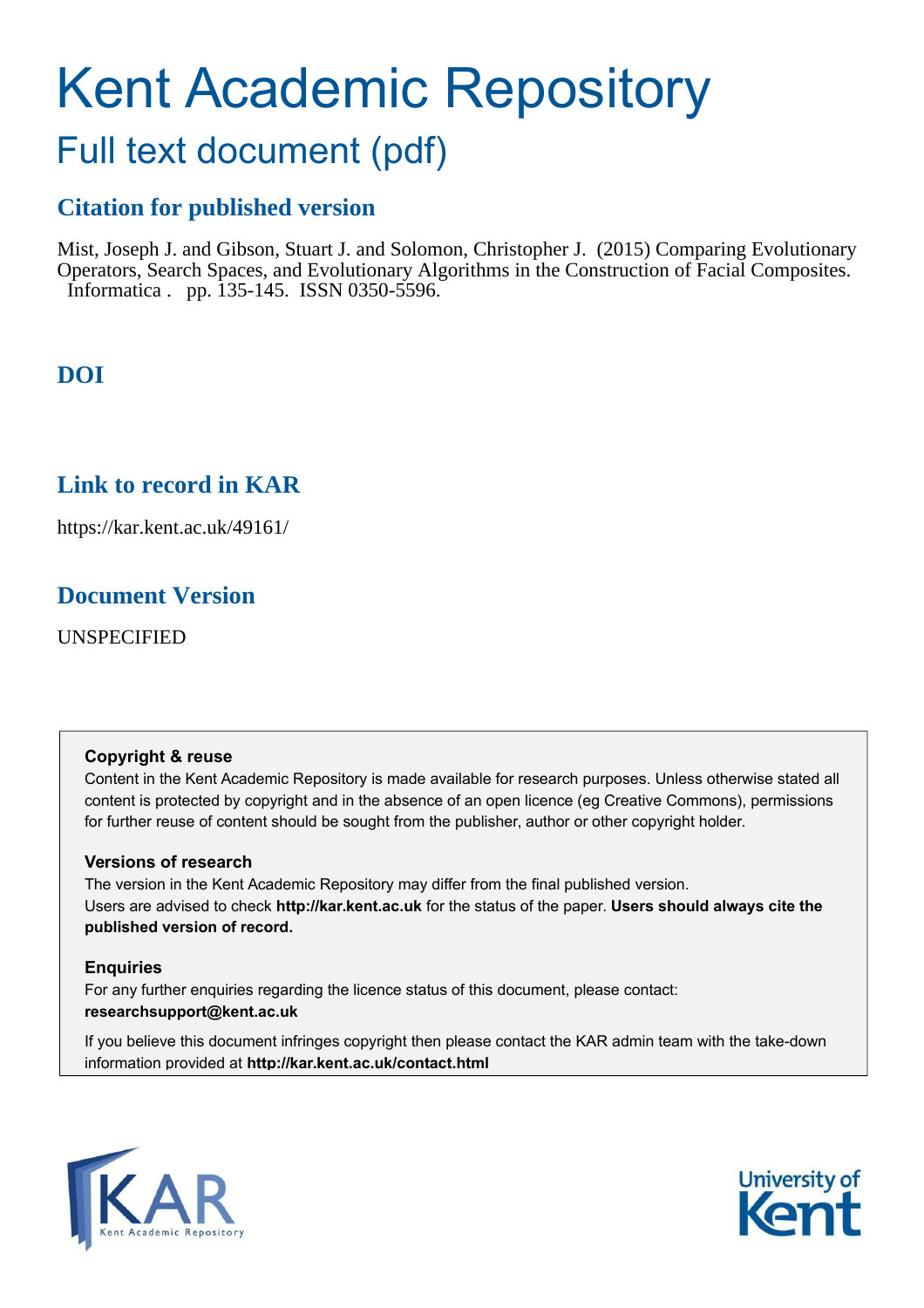## Comparing Evolutionary Operators, Search Spaces, and Evolutionary Algorithms in the Construction of Facial Composites

Joseph James Mist, Stuart James Gibson and Christopher John Solomon School of Physical Sciences, University of Kent, Canterbury, United Kingdom E-mail: jm441@kent.ac.uk, s.j.gibson@kent.ac.uk, c.j.solomon@kent.ac.uk

Keywords: interactive evolutionary algorithm, facial composite

#### Received: December 1, 2014

Facial composite construction is one of the most successful applications of interactive evolutionary computation. In spite of this, previous work in the area of composite construction has not investigated the algorithm design options in detail. We address this issue with four experiments. In the first experiment a sorting task is used to identify the 12 most salient dimensions of a 30-dimensional search space. In the second experiment the performances of two mutation and two recombination operators for interactive genetic algorithms are compared. In the third experiment three search spaces are compared: a 30-dimensional search space, a mathematically reduced 12-dimensional search space, and a 12-dimensional search space formed from the 12 most salient dimensions. Finally, we compare the performances of an interactive genetic algorithm to interactive differential evolution. Our results show that the facial composite construction process is remarkably robust to the choice of evolutionary operator(s), the dimensionality of the search space, and the choice of interactive evolutionary algorithm. We attribute this to the imprecise nature of human face perception and differences between the participants in how they interact with the algorithms.

Povzetek: Kompozitna gradnja obrazov je ena izmed najbolj uspešnih aplikacij interaktivnega evolucijskega računanja. Kljub temu pa do zdaj na področju kompozitne gradnje niso bile podrobno raziskane možnosti snovanja algoritma. To vprašanje smo obravnavali s štirimi poskusi. V prvem je uporabljeno sortiranje za identifikacijo 12 najbolj izstopajočih dimenzij 30-dimenzionalnega preiskovalnega prostora. V drugem primerjamo učinkovitost dveh mutacij in dveh rekombinacijskih operaterjev za interaktivni genetski algoritem. V tretjem primerjamo tri preiskovalne prostore: 30-dimenzionalni, matematično reducirani 12-dimenzionalni in 12-dimenzionalni prostor sestavljen iz 12 najpomembnejših dimenzij. Na koncu smo primerjali uspešnost interaktivnega genetskega algoritma z interaktivno diferencialno evolucijo. Rezultati kažejo, da je proces kompozitne gradnje obrazov izredno robusten glede na izbiro evolucijskega operatorja(-ev), dimenzionalnost preiskovalnega prostora in izbiro interaktivnega evolucijskega algoritma. To pripisujemo nenatančni naravi percepcije in razlikam med interakcijami uporabnikov z algoritmom.

## 1 Introduction

Consider a situation in which a person witnesses a crime being committed by an unknown perpetrator. In the interests of identifying and subsequently locating the perpetrator, a facial image is often created from the witnesses' memory of the event. The traditional method is for the witness to select, from a database, individual facial features which a composite system operator then combines to form a likeness to the perpetrator called a *facial composite*. However, psychological research has shown that people generally recognise faces as whole objects (holistically) as opposed to recognising faces as collections of individual features [24, 6]. Also, people find it difficult to recall faces from memory and describe them whereas recognising an individual from a photograph of their face is a relatively easy task. Holistic methods for facial composite construction have been developed that account for these facets of human memory. EFIT-V [26] and EvoFIT [7] are commercial systems based on these principles that were developed in the early 2000s. EFIT-V is now used by over 75% of police constabularies in the UK and by many other law enforcement agencies in countries around the world.

The holistic method represents faces as points in a multidimensional search space. In our work, we refer to such a search space as a *face-space* due to its conceptual similarity to the notion of face-space in cognitive psychology research [25]. The key idea is to navigate from an initial starting point navigate to a unique region of face-space that corresponds to a facial likeness of the perpetrator.

The dimensions of face-space are determined by the principle components (PCs) of a training set of face images [5]. Each PC represents a unique holistic aspect of facial appearance and accounts for a proportion of the statistical image variance within the training set. The PCs are ordered by decreasing variance such that the first PC accounts for more variation than the second PC which accounts for more variation than the third PC etc. Faces not included in the training set, such as a perpetrator's face, may also be ap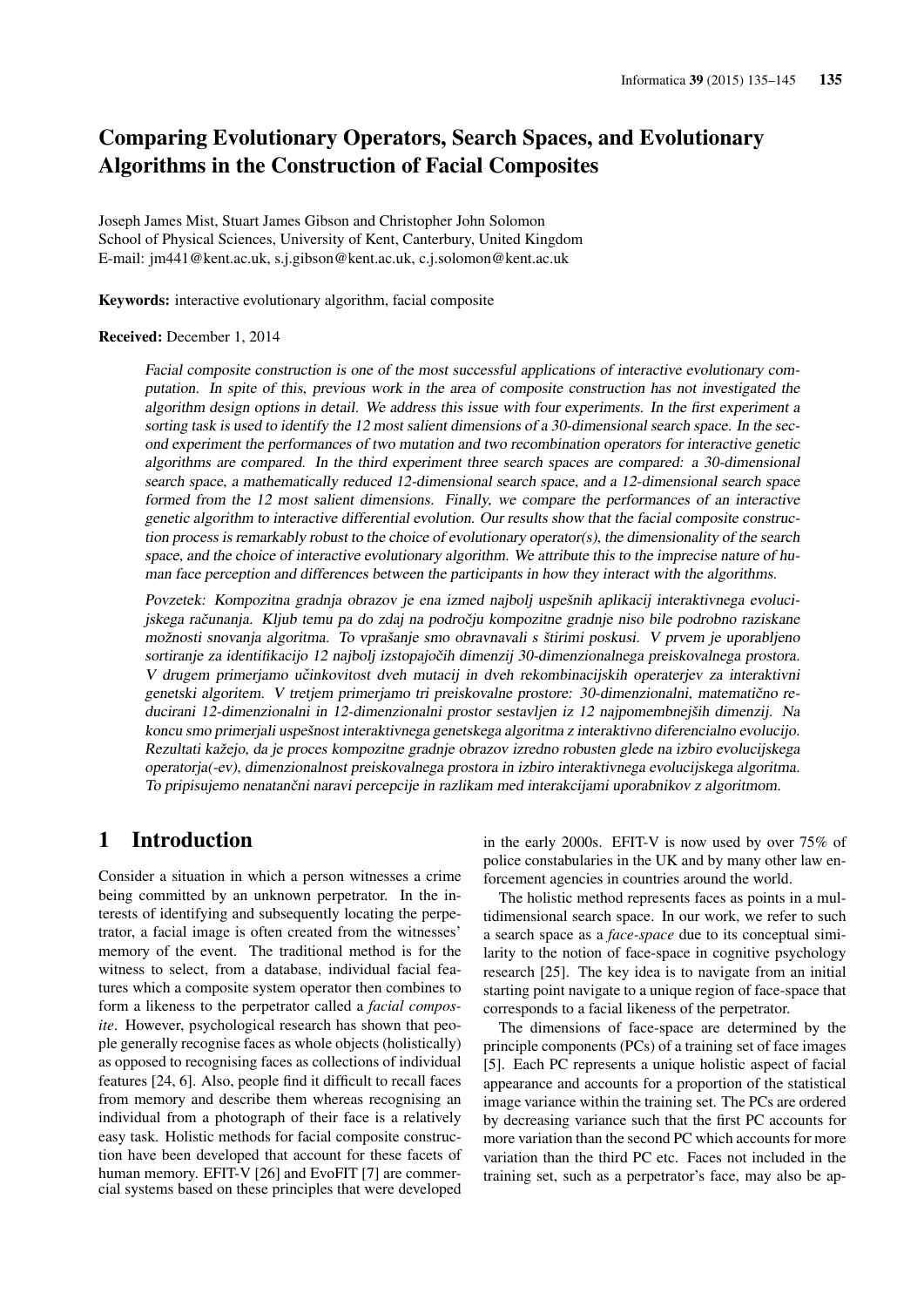proximated by a weighted sum of the PCs.

To produce a likeness of a perpetrator, some process for searching the face-space is required. A simple approach is to use a bank of sliders in which each slider corresponds to a single PC. This method has been used in a workable composite system [3] but has two drawbacks: it is unlikely that any one slider will produce a change in facial appearance that maps to a simple semantic description (e.g. thin face) and the number of permutations of for the bank of sliders becomes cognitively prohibitive even for a relatively small number of PCs.

An alternative, less demanding, method for locating a face in a face-space is to use an iterative process whereby generated faces are assessed by the witness according to their similarity to the perpetrator. This method is implemented in EFIT-V and EvoFIT using *interactive evolutionary algorithms* (IEAs). In IEAs the fitness function evaluation, standard in evolutionary algorithms (EAs), is replaced by subjective human evaluation. IEAs are suitable for tasks requiring human assessment of solutions in which input values are difficult to optimise individually because of interaction between input values and because of the noisy and imprecise nature of human interaction. Takagi [23] provides many examples of tasks that IEAs have been applied to, including the fitting of hearing aids, graphic art, and industrial design.

Genetic algorithms (GAs) were introduced by Holland in 1973 [12]. GAs can be used to solve problems requiring binary, integer, and real valued inputs and are easy to implement. For these reasons, interactive genetic algorithms (IGAs) are a popular choice of IEA. IGAs were used in the implementation of EFIT-V and EvoFIT and have also been applied to tasks such as image filtering [15] and product design [4].

The use of human evaluation places limitations on an IEA which are not usually present in an EA. Fatigue will limit the number of individuals (faces) a user is willing to evaluate. Fatigue also limits the granularity of the scale upon which individuals can be rated. For example, a scale of 1–100 is overly burdensome whereas a simple "good" or "not good" decision is less so [28]. It is a demanding task for users to assign absolute fitness scores to individuals, which limits the number of individuals that a user can be expected to evaluate. An alternative approach that enables users to evaluate more individuals, albeit generally less thoroughly, is to allow the user to compare individuals to each other. For example, individual "A" could be better than, as good as, or worse than individual "B". The latter approach to evaluation is used in the IEAs implemented for comparison in this work.

When using an EA to solve a problem, care is taken to choose an appropriate algorithm, operators, and parameter values. In most cases it is feasible to perform many runs, comparing different algorithm design options and parameter values to see which yield the best result. Such comparisons are prohibitively difficult when working with IEAs because of the limitations placed by human evaluation.

In an effort to make these comparisons, mathematical

models of human evaluation, which we refer to here as *virtual users*, have been used in place of human participants when optimising aspects of IEAs. These virtual users are effectively EAs implemented with limitations that model those imposed by human evaluation. Virtual users were used in the early development of EFIT-V and EvoFIT to choose effective IGAs, set population sizes, mutation rates, and selection pressures [19, 11, 8, 9].

It is difficult to judge the usefulness of the virtual user approach as there is virtually no work evaluating design decisions at the parameter/operator level of algorithm design that use human participants. An experiment conducted by Breukelaar et al. [2] used a colour matching task to compare the use of three fixed step size and one variable step size mutation parameters in an interactive evolution strategy. The work concluded that using variable step size enabled colour matches to be achieved quicker than using fixed step sizes. Oinuma et al. [18] compared four recombination operators in a face beautification task and concluded that a novel recombination method introduced in the paper performed better than existing recombination methods. These results were not confirmed using statistical analysis and therefore it is not known whether the observed differences were due to genuine differences between the operators or if they were due noise in the data gathered. More robust testing of design decisions using human participants is required to gauge whether the comparison of parameter values and operators is useful or whether differences between users generally renders any differences between the design options irrelevant.

EFIT-V uses a face-space model determined by 60 PCs [21] whereas the number of PCs used in EvoFIT is harder to discern but [9] and [10] imply that the maximum possible number of PCs is used. The question of the optimal number of PCs to use does not appear to have been addressed since the earliest work in the development of EFIT-V and EvoFIT. The imperfect nature of human face recognition implies that the number of dimensions used in holistic facial composite systems could be reduced significantly without any perceived loss in image accuracy. If the number of PCs to be used is reduced then the most obvious PCs to retain are those which account for the most statistical variation in the training set. These PCs may not necessarily, however, be those that account for the most perceptual variation. In this paper we ask if human evaluation should play a role in selecting those PCs that are used to create a face-space of reduced dimensionality.

It is reasonable to expect that the difference between algorithms is more significant than the difference between operators. Differential evolution (DE) is a relatively recent metaheuristic algorithm having been introduced by Storn and Price in 1997 [22]. Examples of applications for interactive differential evolution (IDE) include forensic image segmentation [17] and optimising optical illusions [16].

Work on comparing IEAs is as scant as that for comparing operators and parameter settings. Kurt et al. [13] compared a number of biologically inspired metaheuristic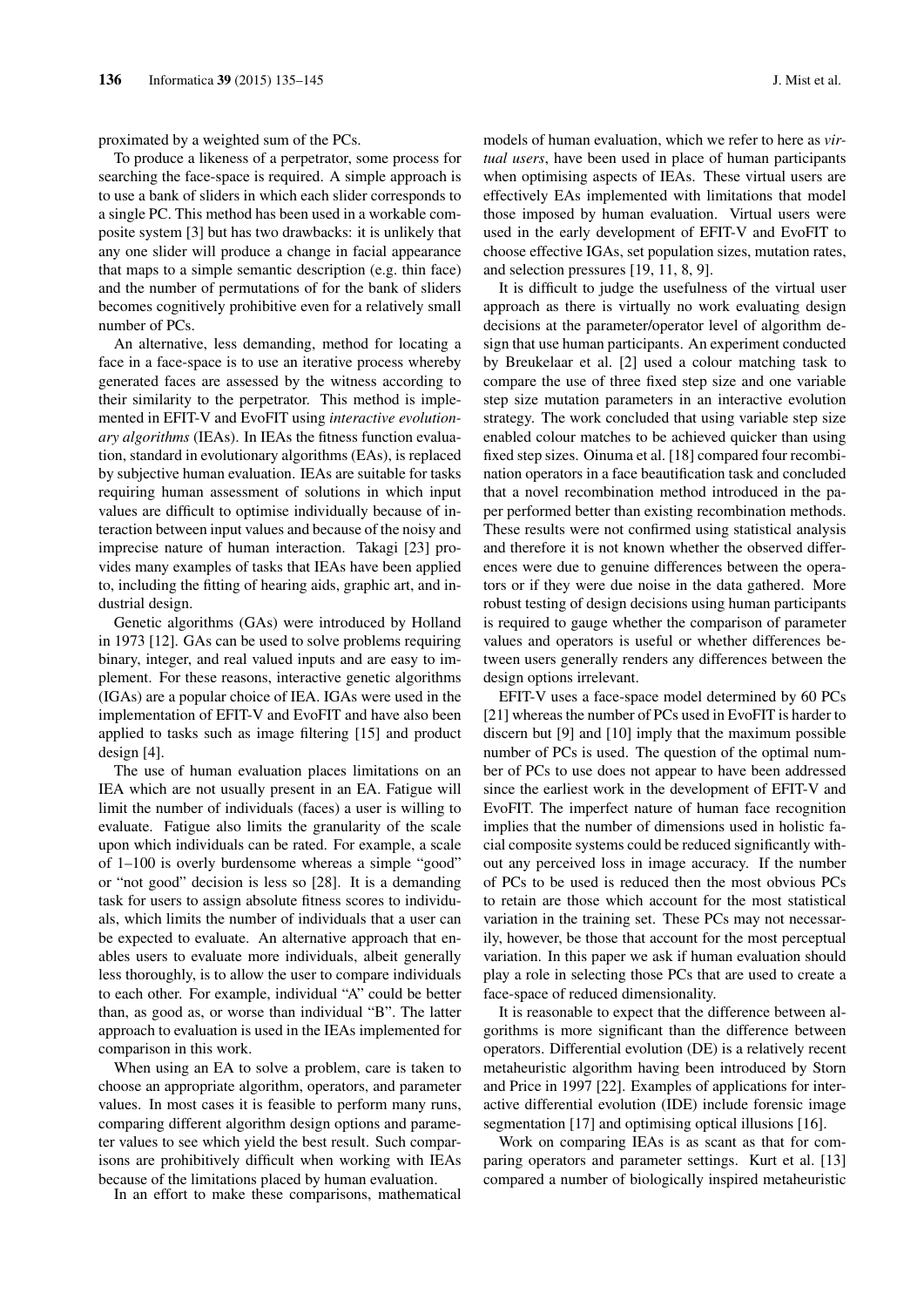algorithms, including IDE and IGAs, for facial composite construction. It was found that IDE required fewer evaluations create a composite but the recognition rate of the IDE composites was lower than for the other algorithms. Lee and Cho [14] compared an IDE algorithm to an IGA and to a direct input manipulation method for an image enhancement task and found that participants generally favoured the IDE algorithm for usability. In neither of these experiments was a statistical comparison between the algorithms undertaken and so it is unknown whether these results are reliable.

In this work we construct a 12-dimensional "human reduced" face-space using human evaluation of the differences between pairs of faces drawn from a larger 30 dimensional face-space. We then compare two mutation operators and two recombination operators in an IGA using a task in which participants create facial composites from memory. In the third experiment the performance of searches using the human-reduced face-space, developed in the first experiment, is compared to that of the larger 30 dimensional face-space and a "mathematically reduced" 12-dimensional face-space using the same facial composite task. In the final experiment, we compare an IGA to an IDE algorithm.

#### 2 Theory

#### 2.1 Face-space model

A face-space model was constructed that captures the natural variation of shape and texture (the shading and colour) of human faces. The training set of photographs used to build our face-space model consists of 27 male and 63 female faces of various ages. The model building process starts with manually placing 190 land mark points on each photograph to delineate the key facial features at, for example, at the corners of the eyes, the bottom of the chin, and the outline of the eyebrows. The face shape of each subject in the training set is hence defined by a 380 dimensional vector containing the  $x-y$  coordinates of 190 land mark points.

The face shapes are aligned, using the Procrustes method, and the mean face shape  $\bar{s}$  calculated. Principal components analysis (PCA) is used to reduce the 380 dimensional shape model to a smaller number of dimensions. Any face shape s can then be approximated as  $\hat{s}$  by the shape model using

$$
\widehat{\mathbf{s}} = \mathbf{P}_s \mathbf{b}_s + \bar{\mathbf{s}} \tag{1}
$$

where  $P_s$  are the PCs of the shape model ordered from most important (the PCs which account for the most variance in the data) to least important and  $\mathbf{b}_s$  is a vector of parameters that determine how the shape PCs are combined to make the face shape.

In order to create the texture model that encodes the image pixel values, each photograph in the training set is partitioned using its land mark points and Delaunay triangulation. Piecewise affine transforms are used to warp each training image to the mean face shape thereby forming shape normalised texture patterns. PCA is then used to find a texture model of much fewer dimensions than the original pixel space of the normalised texture patterns. As with the face shapes, any face texture g may be approximated using

$$
\hat{\mathbf{g}} = \mathbf{P}_g \mathbf{b}_g + \bar{\mathbf{g}}.\tag{2}
$$

where  $P_{q}$  are the PCs of the face texture ordered from the most important to least important and  $\mathbf{b}_s$  are parameters that determine how the texture PCs are combined to make the face texture. Finally, a face-space model is created from the combined shape and texture models using PCA to further reduce the number of dimensions. Thus, the appearance model parameters, c, of any face can be approximated as  $\hat{\mathbf{c}}$  using

$$
\hat{\mathbf{c}} = \mathbf{Q}^T \left[ \begin{array}{c} w\mathbf{b}_s \\ \mathbf{b}_g \end{array} \right] \equiv \mathbf{Q}^T \left[ \begin{array}{c} w\mathbf{P}_s^T(\hat{\mathbf{s}} - \bar{\mathbf{s}}) \\ \mathbf{P}_g^T(\hat{\mathbf{g}} - \bar{\mathbf{g}}) \end{array} \right] \tag{3}
$$

where Q are the appearance PCs of the training set ordered from the most important to the least important and  $w$  scales the shape parameters such that equal significance is assigned to shape and texture.

New faces can be generated by setting the values of an  $n$ dimensional parameter vector c and performing the above process in reverse. Starting with the extraction of b

$$
\mathbf{b} = \sum_{i=1}^{n} \mathbf{q}_i c_i \tag{4}
$$

where  $\mathbf{q}_i$  is the *i*-th column of matrix  $\mathbf{Q}$  in Equation 3. The shape and texture parameters  $\mathbf{b}_s$  and  $\mathbf{b}_q$  are extracted from b and are used in Equations 1 and 2 to find the shape parameters s and texture parameters g. The pixel intensities in g are rearranged into a two-dimensional (or threedimensional for colour images) array of pixels which then form an intermediate face image with mean face shape. Aspects of the edge of the face image which are due to the land marking process have a dominant unwarranted effect on the perception of the face. To counter this effect the generated face texture is inserted and blended into a softened background. The resulting image is subsequently warped according to the shape parameters, s, to form the final face image.

It is important to note that there are many features which cannot be reproduced using this method. Apart from obvious highly distinctive features such as birthmarks and scars, more mundane high frequency features such as beards and hair cannot be effectively rendered. In commercial software these features are added separately using overlays and drawing packages.

#### 2.2 The interactive algorithms used

The IEAs used in this work both used the same representation for the genotypes:  $n$ -dimensional real valued vectors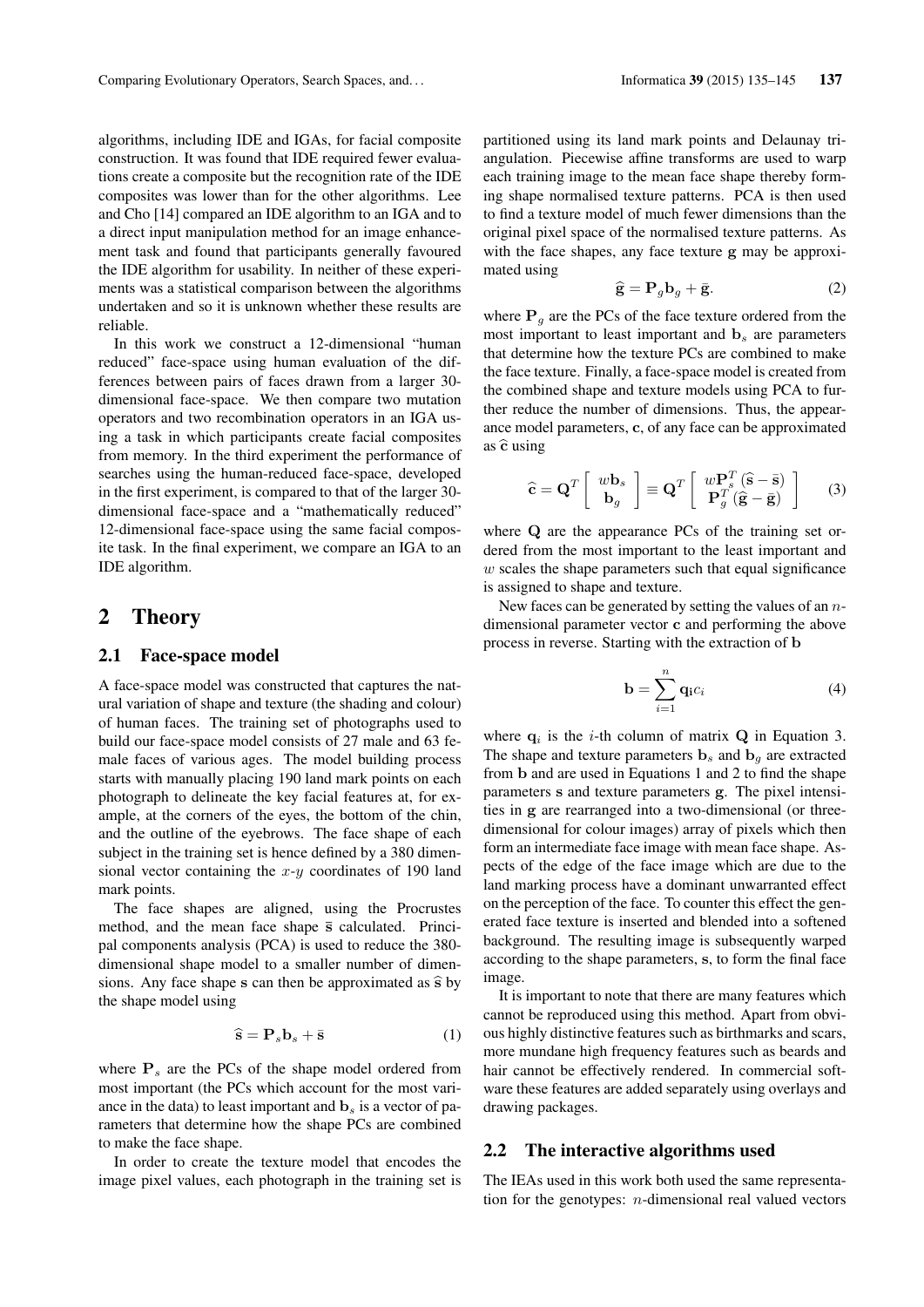where  $n$  is the number of dimensions of the face-space being used.

A larger population requires more processing time to generate the composites and imposes a greater cognitive burden on the user whereas a smaller population size means that a greater number of generations is required to achieve a satisfactory composite. EvoFIT uses a population size of 18, EFIT-V uses uses a population size of 9. We used a population size of 9 for both the IGA and IDE because this number of images could be displayed at a reasonable scale and also limits the cognitive demands placed on the user when comparing faces.

The IGA used in this work is very similar to that developed by Frowd [8]. Only three levels of fitness evaluation are allowed: preferred (best), selected, and not selected. Every generation exactly one individual is chosen as the preferred individual. This individual is carried unaltered into the following generation. Eight new individuals are needed to populate each generation. Each new individual has two parents and so a mating pool of sixteen individuals is required.

Stochastic universal sampling (SUS) [1] is used to select the parents to go into the mating pool. In SUS a "wheel" bearing a superficial similarity to a roulette wheel, is constructed based on the fitness values of individuals in the previous generation. In the IGA used in this work, each selected individual is assigned an equal sized section of the wheel except for the preferred individual which is assigned a double sized wedge. To select the parents, a "spinner" comprising sixteen equally spaced arms is spun and for every arm that "comes to rest" on a particular section the individual corresponding to that section is added once to the parent pool.

Once the parent pool is filled, individuals are drawn from the pool in pairs to undergo recombination to form new individuals. Uniform crossover and arithmetic crossover recombination operators are used in our experiments. In our implementation of uniform crossover there is equal chance that the offspring will inherit each gene from either parent. In our implementation of arithmetic crossover the value of each gene in an offspring is the mean of the values for that gene in the parents.

After a new individual is created using recombination it undergoes mutation. We used Gaussian addition and Gaussian replacement mutation operators in our experiments. In Gaussian addition, the mutated gene value  $c_i'$  is given by

$$
c_i' = c_i + \sigma_i \cdot m \cdot r_i \tag{5}
$$

where  $\sigma_i$  is the standard deviation (SD) of the data on the  $i$ -th PC,  $m$  is the mutation factor set by the user on the interface, and  $r_i$  is a random number from the Gaussian distribution  $N(0, 1)$ . Gaussian replacement is the name given in this paper to an analogous method to the uniform mutation operator. In uniform mutation, each gene  $c_i$  in an offspring's genotype will be replaced, with probability  $p_m$ , by a uniformly distributed random value  $c_i^j$  such that  $c_i' \in$  [Lower limit, Upper limit]. The Gaussian replacement  $c_i \in [2000]$  mind, except that  $c'_i$  is a random number taken

from  $N(0, 1)$  and multiplied by the SD of the data on the *i*th PC.  $c_i'$  has the further restriction that it is bounded by a hyperrectangle which designates the edge of the facespace, that is  $c'_i \in [-2.5, 2.5]$  SDs. This was done to reduce the likelihood of implausible faces or faces exhibiting image artefacts. The mutation probability is set by the mutation slider and is restricted to the range  $[0, p_{\text{max}}]$  where  $p_{\text{max}} = 5/$  (the dimensionality of the face-space).

The IDE algorithm used is an adaptation of basic DE as presented by Price et al. [20]. In DE each member of the population is the main parent of exactly one offspring. This main parent is the *target vector* and the offspring is known as the *trial vector*. Three other parents are used to generate each trial vector; the *base vector* and two *difference vectors*. Once the trial vectors have been generated each is compared to its target vector. If the trial vector is found to be fitter than its target vector then the trial vector takes the place of target vector in the population.

The first step in creating a trial vector is to create a *mutant vector* according to

$$
\mathbf{x}_{mutant} = \mathbf{x}_{base} + F(\mathbf{x}_{diff1} - \mathbf{x}_{diff2}) \tag{6}
$$

where  $x_{base}$  is the base vector,  $x_{diff1}$  and  $x_{diff2}$  are the difference vectors, and  $F$  is the mutation scale factor which is usually constrained to the range  $(0, 1)$ . The second step is to cross the mutant vector with the target vector to create the trial vector according to

$$
x_{i, trial} = \begin{cases} x_{i, mutant} & \text{if } r_i < Cr \\ x_{i, target} & \text{otherwise} \end{cases} \tag{7}
$$

where  $Cr$  is the crossover probability and  $r_i$  is a random number drawn from a uniform distribution in the range  $(0, 1)$ . To ensure that  $\mathbf{x}_{trial} \neq \mathbf{x}_{target}$ , if  $\mathbf{x}_{trial} = \mathbf{x}_{target}$ one random position i in x*trial* would be set such that  $x_{i, trial} = x_{i, mutant}$ . A virtual user was used to find optimal values of  $F$  and  $Cr$  for the IDE implemented in this work, as some values of  $F$  and  $Cr$  can lead to, for example, premature convergence. The optimal values were found to be  $F = 0.6$  and  $Cr = 0.5$ . Preliminary testing with human evaluation confirmed that these values were suitable.

The target, base, and difference vectors were chosen to be different members of the population. Each vector was used as the base vector exactly once per generation. The order for the base vectors was determined using the random permutation method. The difference vectors for each trial vector were chosen at random from the population excluding the trial vector's target and base vectors.

## 3 Software for Experiments 2, 3, and 4

We developed software using Matlab that generates faces from our face-space model using input values determined using IEAs. The IEAs were designed and built specifically for this work.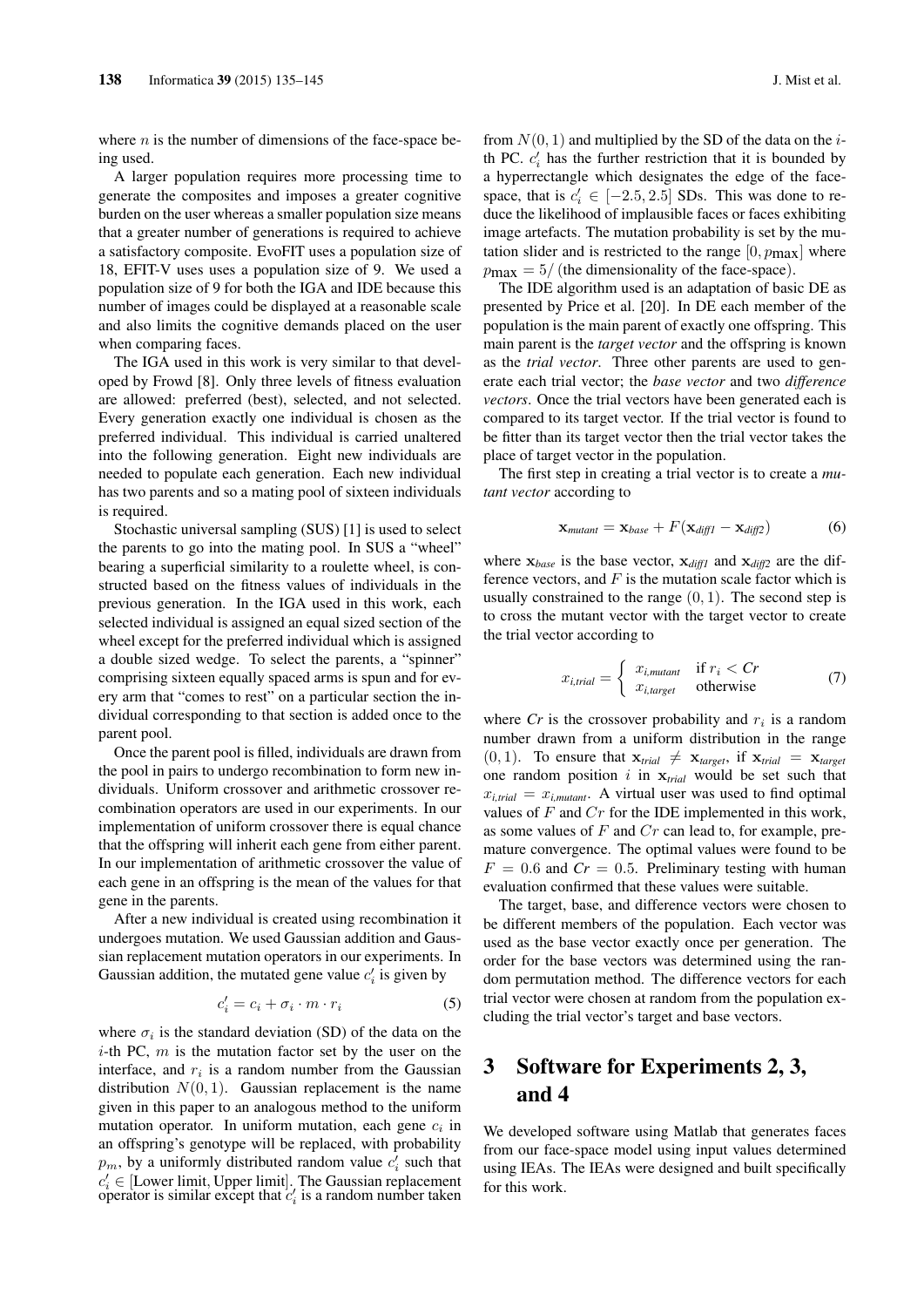

Figure 1: Screenshot of the interface for the IGA

A screenshot of the interface developed for the IGA is given in Figure 1. For every generation the participant would choose, using the left mouse button, exactly one preferred composite face that best resembled the target face they were trying to recreate. Additionally, if the participant thought that any of the other faces were a good likeness, they had the option of selecting these using the right mouse button. Anywhere from zero to eight faces could be selected in this way. A green border was placed around the face the participant preferred, a yellow border for those faces the participant thought were also good, and a black border for those faces that were not selected. Once they were satisfied that they had selected the best match, and any other matches they considered to be good, the participant would go to the next generation by pressing the 'Next' button. The participant would repeat the process until they thought no further improvement was possible, at which point they would click on the 'Finish' button.

A mutation slider was included so that participants could adjust the value of the mutation parameter. For the experiments reported in this paper, the mutation slider was decremented by 0.03 per generation by the software (the slider's range was  $[0, 1]$ ). A 'Back' button was included which enabled the participant to go back to the previous generation and make alternative selections or adjust the mutation slider if they were not satisfied with the current generation. This design decision was based on comments from participants in earlier experiments who expressed a desire for such functionality when the population as a whole was worse than that of the previous generation.

Screenshots of the interface developed for the IDE algorithm are given in Figures 2 and 3. In every generation the participant would look for a satisfactory match to the target face within the population. If a satisfactory face was apparent the participant could select it and click the 'Finish' button. If no such face was apparent they would click the 'Next' button to generate the trial vectors and their corresponding faces (Figure 2). The faces generated from the trial vectors would be compared to those generated from their target vectors on a pairwise basis (Figure 3). From each pair of faces, the participant was asked to click on the face which most closely resembled the target and then click on the 'OK' button. Once the participant had completed the nine pairwise comparisons the new population of individuals was presented to them. At this stage the participant could continue or finish. The participant also had the option of redoing the pairwise comparisons if they thought that the current population was generally worse than that of the previous generation by pressing the 'Redo' button.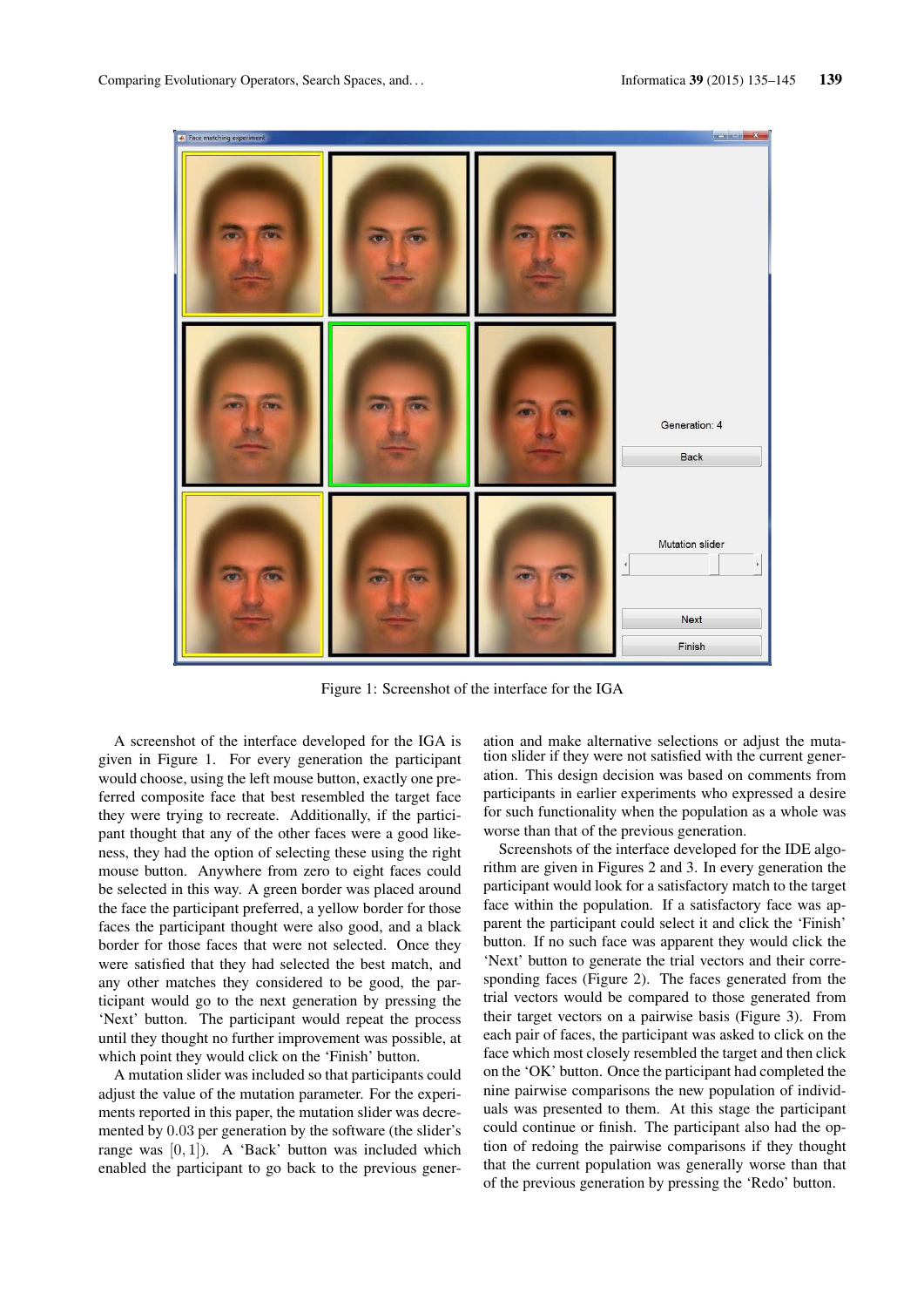

Figure 2: Screenshot of the main interface for the IDE algorithm



Figure 3: Screenshot of the pairwise selection interface for the IDE algorithm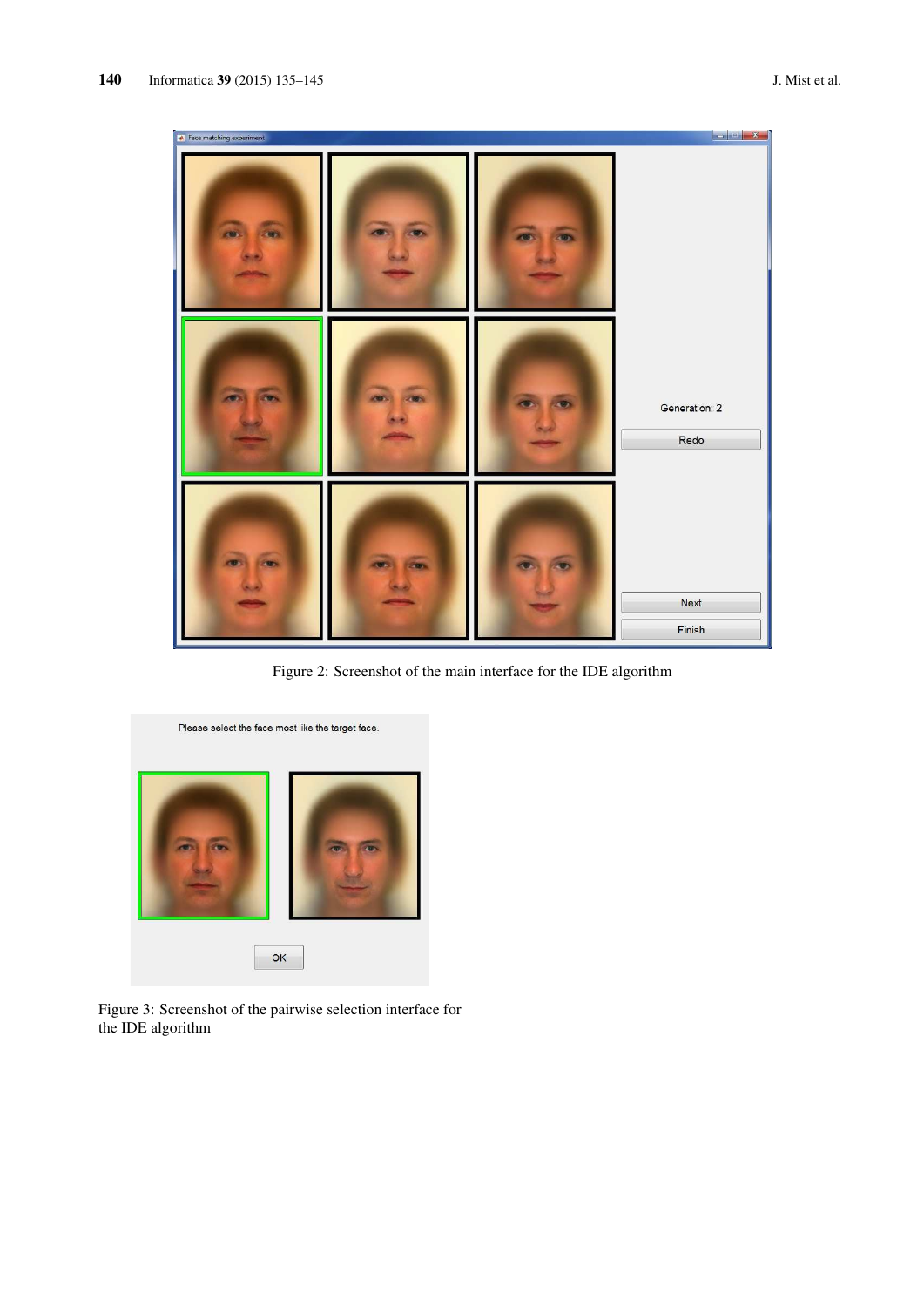

(a) Faces generated at  $\pm 3$  SDs on the 1-st PC (b) Faces generated at  $\pm 3$  SDs on the 30-th PC

Figure 4: The pairs of faces at  $\pm 3$  SDs on the 1-st and 30-th PCs

## 4 Experiment 1: Identifying the most perceptually significant PCs

#### 4.1 Method

In the first experiment 32 participants performed a face sorting task to determine which 12 of the first 30 PCs, derived using PCA, are perceptually most significant. Accordingly, thirty pairs of faces were generated from the first 30 PCs. Each pair of faces was constructed from points at  $\pm 3$  SDs along one of the PCs. If we form a 'large' 30-dimensional face-space in which a face's representation is given by  $\mathbf{c} = [c_1, c_2, \dots, c_i, \dots, c_{30}]$  then each pair of points  $(c_{+k}, c_{-k})$  representing a pair of faces has the facespace coordinates

$$
c_{\pm i} = \begin{cases} \pm 3 & \text{SDs} & \text{if } i = k \\ 0 & \text{otherwise} \end{cases} \tag{8}
$$

The pairs of faces from the 1-st and 30-th PCs are shown in Figure 4

The faces were printed in their respective pairs on matt photographic paper. Each pair was 5.8 cm high by 10.2 cm wide. There are three reasons why the task was limited to 30 pairs of faces: 30 pairs of faces fit comfortably on a desk's surface, the differences between each pair of faces becomes smaller for higher order PCs, and the difficulty of the task increases with the number of pairs.

At the start of the experiment the pairs of faces were arranged randomly in a grid six pairs high by five pairs wide. The participants were instructed to group the 12 pairs of faces which "exhibited the most within pair dissimilarity". Once the participants had done this they were instructed to sort the 12 pairs of faces from the most similar to the least similar. In preliminary testing, it was observed that the degree of dissimilarity between pairs of faces became very hard to discern beyond the 12 most dissimilar pairs. Consequently, 12 dimensions were used for the human reduced face-space.

#### 4.2 Results

A pair of faces was awarded 12 marks when judged to be the most dissimilar by a participant. Similarly, the second most dissimilar pair was awarded 11 marks, the third 10 marks and so on until the 12 most dissimilar face pairs had been accounted for. The marks were summed over all of the participants to obtain the aggregated rank order of face pairs and hence the perceptual ordering of PCs. The 12 most perceptually significant PCs were found, in order, to be 1, 2, 3, 5, 15, 7, 4, 14, 13, 6, 18, and 9. These are the PCs that were used to build the human reduced facespace. It can be seen that 8 of the 12 PCs in the human reduced face-space are in the first 12 PCs of the larger 30 dimensional face-space.

## 5 Experiment 2: Comparison of recombination and mutation operators

#### 5.1 Method

In this experiment 15 participants were used to compare two recombination operators (uniform crossover and arithmetic crossover) and two mutation operators (Gaussian replacement and Gaussian addition).

The 12-dimensional human reduced face-space was used in this experiment. This face-space was chosen because it was thought that a face-space constructed using fewer dimensions may lead to a face match more quickly than one constructed using many dimensions and thus induce less fatigue in the participants. It was not thought that choice of face-space would affect the relative performances of the different recombination and mutation operators. Testing each combination of recombination and mutation operator required  $2 \times 2 = 4$  runs per participant. Each participant also did a practice run at the start of the experiment in order to gain familiarity with the task and the interface. The initial population was the same for every run of the experiment and was designed to be roughly evenly distributed across the human reduced face-space. In an attempt to achieve this, K-means clustering was used. To generate the initial population, 1000 points were generated using a 12-dimensional uniform distribution with the limits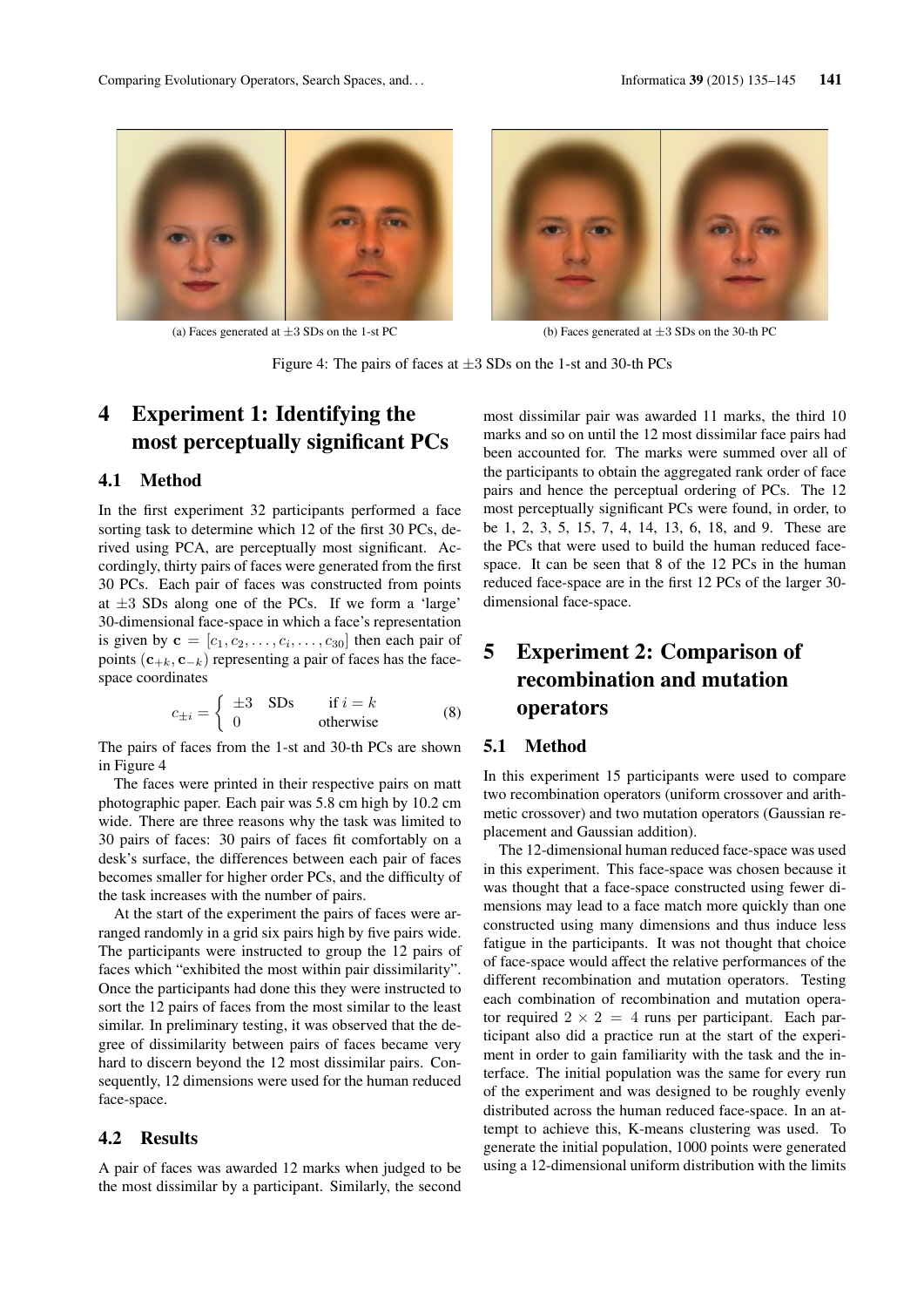being at  $\pm 2.5$  SDs on each axis. The points were grouped into nine clusters using K-means clustering via Matlab's *kmeans* function. The centroids of the nine clusters were used as the genotypes for the initial population of faces.

At the start of each run the participants were given 10 seconds to study the target face which they then tried to recreate from memory using the IGA facial composite process. The target face was not shown to the participants again until the end of the run. The target faces were chosen to be equidistant from the centre of the human reduced face-space. At the end of every run, participants were shown the composite they had just created and were asked to rate its similarity to the target on a scale from 1 to 10. Composites were then displayed side-by-side with their corresponding target faces and in each case the participant provided an additional similarity score. The purpose of the without target comparison was to gauge how well the composites matched the faces held in the minds of the participants; in reality witnesses would not have an image of the perpetrator to compare their composites to. The with target comparison was included as a slightly less subjective measure of how good the composites were.

Three sets of objective data were gathered: the time taken to create the composites, the number of generations it took to create the composites, and the number of times the Back button was used. The time taken, and the number of generations, were used as indicators of how quickly the participants were able to attain face matches. The use of the 'Back' button was recorded to provide an indication of how often the searches were producing a generation that was worse than the proceeding one.

#### 5.2 Results

Table 1 comprises the means and standard deviations of the following measured variables: number of generations, time taken, number of times the Back button was used, participant rating of their composite without reference to the target, and participant rating of the their composite with reference to the target. Each of the measured variables were subjected to aligned rank transform (ART) with two-way ANOVA [27]; having two mutation operators (Gaussian addition and Gaussian replacement) and two recombination operators (uniform crossover and arithmetic crossover) (Table 2). The differences between the mutation operators, and the differences between the recombination operators, were not significant for any of the measured variables. The interaction between the operators, that is the effect of using any particular mutation/recombination operator pair, was not significant.

## 6 Experiment 3: Comparison of Face-Spaces

#### 6.1 Method

In this experiment 21 participants were used to compare three face-spaces: a face-space constructed from the first 30 PCs of the PCA analysis (the large face-space), a facespace constructed from the first 12 PCs (the mathematically reduced face-space), and a face-space constructed form the 12 most perceptually important PCs identified in the first experiment (the human reduced face-space).

As the results of the second experiment showed no significant difference between the operators on any of the recorded measures, arithmetic crossover and Gaussian addition were arbitrarily chosen as the operators for this experiment.

As there were only three test conditions (large facespace, human reduced face-space, and mathematically reduced face-space) each participant performed two runs for each condition, equal to  $2 \times 3 = 6$  runs in total. Each participant also performed an additional practice run at the start of the experiment.

The initial populations for each of the face-spaces were generated using the same method as that used in Experiment 2. The target faces were chosen to be equidistant from the centre of the 30-dimensional face-space. They were also chosen such that they could not be represented exactly in the two 12-dimensional face-spaces. This was done to model the error in reconstruction associated with using a low-dimensional face-space.

#### 6.2 Results

The measured variables were the same as those for Experiment 2. The means and standard deviations of the measured variables for each of the face-spaces are presented in Table 3.

Performing Friedman's test on each of the measured variables showed that the differences between the facespaces were not significant for any of the measured variables (number of generations:  $\chi^2(2) = 2.11, p = 0.349,$ number of times the 'Back' button was used:  $\chi^2(2)$  = 0.54,  $p = 0.765$ , time taken:  $\chi^2(2) = 2.14$ ,  $p = 0.343$ , without comparison rating:  $\chi^2(2) = 2.37, p = 0.306$ , and with comparison rating:  $\chi^2(2) = 0.71, p = 0.700$ .

## 7 Experiment 4: Comparison of IGA and IDE

#### 7.1 Method

In this experiment 22 participants were used to compare an IGA to an IDE algorithm.

As the results of the second experiment showed no significant difference between the operators on any of the recorded measures, arithmetic crossover and Gaussian addition were arbitrarily chosen as the operators used for this experiment. As the results of the third experiment showed no significant difference between the face-spaces, the human reduced face-space was used in this experiment.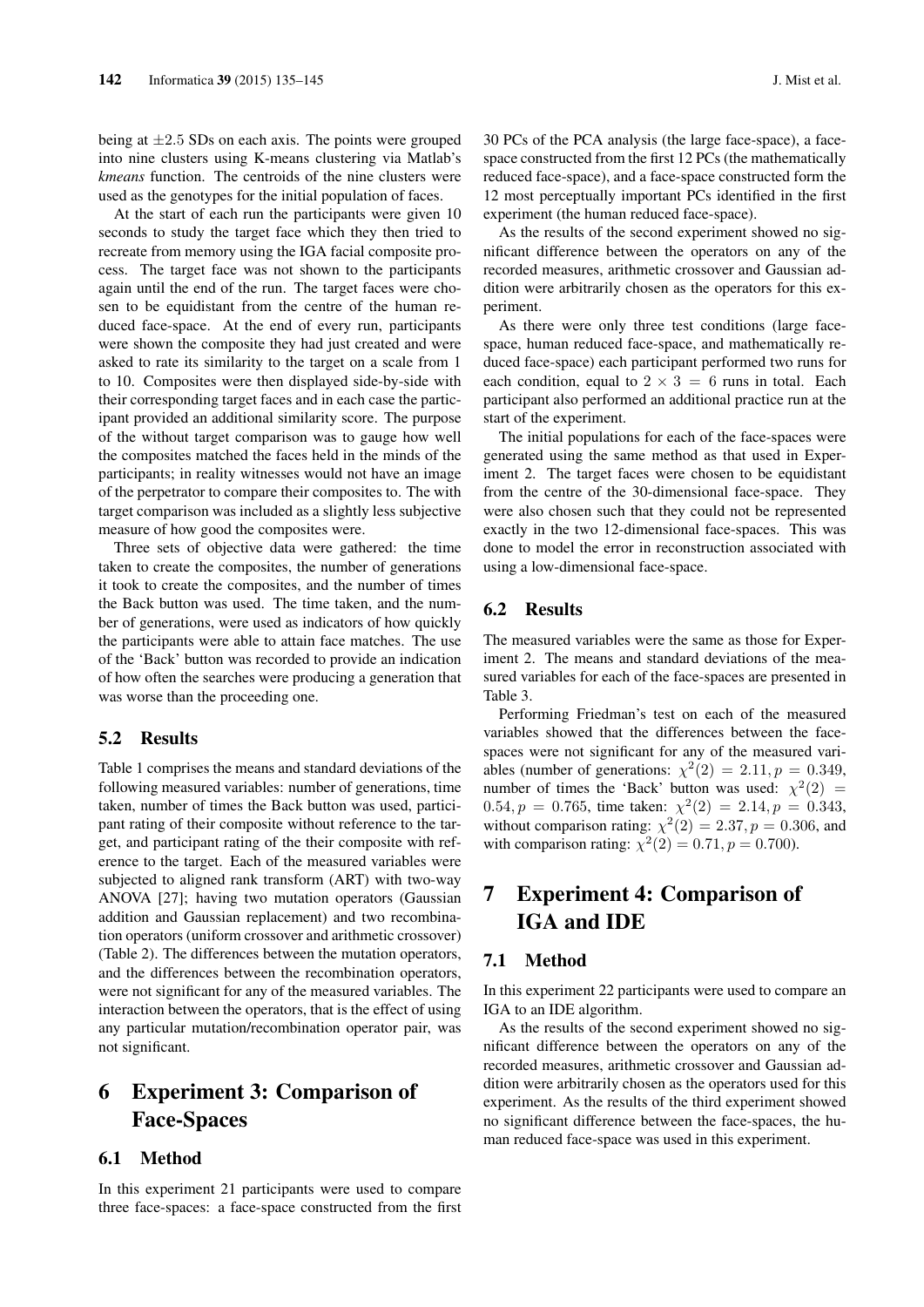Table 1: Means (standard deviations) of the dependent variables in the comparison of mutation and recombination operators in the creation of facial composites

| <b>Mutation</b><br>Recombination | Gauss. replacement<br>Gauss. replacement<br>arithmetic<br>uniform |            | Gauss. addition<br>uniform | Gauss. addition<br>arithmetic |
|----------------------------------|-------------------------------------------------------------------|------------|----------------------------|-------------------------------|
| Generations                      | 10.6(5.10)                                                        | 12.5(8.64) | 11.5(4.73)                 | 9.73(2.49)                    |
| Back count                       | 0.73(1.33)                                                        | 0.47(0.74) | 0.87(1.41)                 | 0.47(0.64)                    |
| Time taken                       | 195s(91.5s)                                                       | 222s(155s) | 220s(71.1s)                | 188s(66.2s)                   |
| Without rating                   | 6.27(1.22)                                                        | 5.47(2.00) | 6.07(1.03)                 | 6.07(1.49)                    |
| With rating                      | 4.40(2.10)                                                        | 5.07(2.19) | 4.60(2.41)                 | 4.40(2.32)                    |

Table 2: ART with two-way ANOVA of the dependent variables in the comparison of mutation and recombination operators in the creation of facial composites

|                           | Mutation |            | Recombination |            | Interaction |            |
|---------------------------|----------|------------|---------------|------------|-------------|------------|
| Variable                  | F(1,56)  | $p$ -value | F(1, 56)      | $p$ -value | F(1, 56)    | $p$ -value |
| <b>Generations</b>        | 0.025    | 0.874      | 0.041         | 0.840      | 0.826       | 0.367      |
| Back count                | 0.153    | 0.670      | 0.368         | 0.547      | 0.055       | 0.816      |
| Time taken                | 0.427    | 0.516      | 0.553         | 0.460      | 0.851       | 0.360      |
| Without comparison rating | 0.132    | 0.718      | 0.510         | 0.478      | 0.771       | 0.384      |
| With comparison rating    | 0.425    | 0.517      | 0.214         | 0.645      | 0.571       | 0.529      |

Table 3: Means (standard deviations) of the dependent variables in the comparison of the large, human reduced and mathematically reduced face-spaces in the creation of facial composites

|                |             |            |            | Without       | With          |
|----------------|-------------|------------|------------|---------------|---------------|
| Face-space     | Generations | Back count | Time taken | target rating | target rating |
| Large          | 10.7        | 0.50       | 205s       | 5.81          | 4.10          |
|                | (4.73)      | (0.55)     | (80.3s)    | (1.13)        | (1.25)        |
| Human          | 9.38        | 0.36       | 186s       | 6.02          | 3.95          |
| reduced        | (4.31)      | (0.42)     | (91.8s)    | (1.08)        | (1.33)        |
| Mathematically | 10.5        | 0.48       | 193s       | 5.86          | 4.12          |
| reduced        | (4.75)      | (0.56)     | (85.6s)    | (1.16)        | (1.82)        |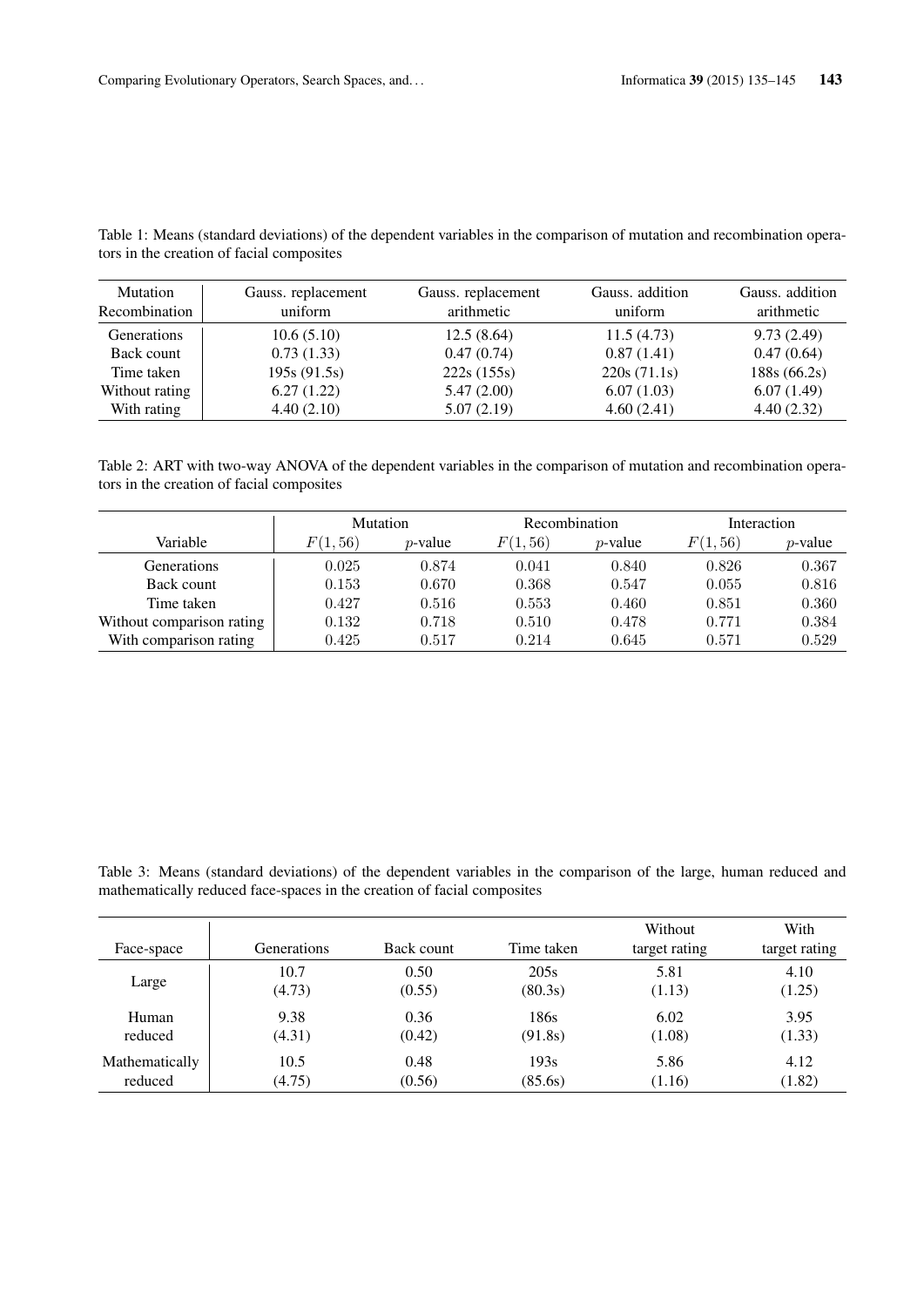There were two test conditions (IGA and IDE) hence we had each participant perform two runs using each condition, equal to  $2 \times 2 = 4$  runs in total. Each participant also performed two practice runs at the start of the experiment, one for each of the IEAs.

The initial populations were generated using the same method as that used in Experiment 2. The target faces were chosen to be equidistant from the centre of the human reduced face-space.

#### 7.2 Results

The measured variables were the same as those for Experiments 2 and 3 but the use of the IGA's "Back" button was compared to the use of the IDE's "Redo" button. The means and standard deviations of the measured variables for each of the algorithms are presented in Table 4.

Performing exact calculations for Wilcoxon's signedrank test on the measured variables showed that the differences between the face-spaces were not significant for any of the measured variables (number of generations:  $p = 0.571$ , number of times the "Back"/"Redo" button was used:  $p = 0.625$ , time taken:  $p = 0.305$ , without comparison rating:  $p = 0.553$ , and with comparison rating:  $p = 0.520$ .

The participants were also asked which of the two IEAs they preferred as it was possible to differentiate between the IEAs because of the difference between the interfaces. The IGA was preferred by 6 of the 22 participants, 14 preferred IDE and 2 stated no preference. Performing exact calculations for the sign test showed that this difference was not significant:  $p = 0.115$ . Those who preferred IDE often stated that they found it easier to compare two faces at a time than nine, which they found made the composite process easier.

### 8 Conclusion

A human reduced face-space for use with an IEA in the creation of facial composites was derived from a higher dimensional PCA based face-space. The performances of searches for faces in the human reduced face-space were compared to those of a mathematically reduced face-space and to the larger face-space. Searches performed using an IGA with two different mutation operators and two different recombination operators were compared. Searches performed using the IGA were compared to those performed using IDE.

The prioritisation of the PCs with regards to human evaluation was found to be similar to the numerical ordering returned by PCA itself. The human reduced face-space was found to share 8 of its 12 dimensions with the mathematically reduced face-space. We note that our data set comprised images captured under conditions of controlled pose, lighting and facial expression. If this were not the case, one might expect greater differences between the perceptual and numerical orderings of PCs. This is because users can filter out variability due to lighting, pose, and camera angle; something that selecting the most significant PCs mathematically does not account for.

No significant differences in the performances of the searches conducted using the different operators were detected, nor were any significant differences found between the performances of the IEAs. The difficulty and uncertain nature of creating a facial composite render any difference in the performances of the operators or the IEAs insignificant. This observation calls into question the utility of using virtual users or even testing with human users to aid in making algorithmic design decisions; and lends strength to the idea that it is safe to make these decisions based on the judgement of the people implementing an IEA. Our work also brings into doubt the validity of conclusions in prior work based on experiments with virtual users or where statistical analysis has been omitted.

No significant differences in the performances of the searches conducted in the different face-spaces was observed. Again this is likely to be due to the imperfect nature of face recall and recognition. This result implies that it is possible to reduce the dimensionality of the face-space without any loss of performance. It also shows that using the mathematical ordering of the PCs is acceptable when truncating the face-space and it is unlikely to be necessary to make allowances for human perception.

## References

- [1] J. E. Baker (1987) Reducing bias and inefficiency in the selection algorithms, *Proceedings of the Second International Conference on Genetic Algorithms*, pp. 14–21.
- [2] R. Breukelaar, M. Emmerich, T. Bäck (2006) On Interactive Evolution Strategies, *Lecture Notes in Computer Science*, vol. 3907, pp. 530–541.
- [3] R. Brunelli, O. Mich (1996) SpotIt! an interactive identikit system, *Graphical Models and Image Processing*, vol. 58, no. 5, pp. 399–404.
- [4] F. Cluzel, B. Yannou, M. Dihlmann (2012) Using evolutionary design to interactively sketch car silhouettes and stimulate designer's creativity, *Engineering Applications of Artificial Intelligence*, vol. 25, no. 7, pp. 1413–1424.
- [5] T. F. Cootes, G. J. Edwards, C. J. Taylor (1998) Active appearance models, *Proceedings of the European Conference on Computer Vision (ECCV)*, pp. 484– 498.
- [6] G. Davies, D. Christie (1982) Face recall: An examination of some factors limiting composite production accuracy, *Journal of Applied Psychology*, vol. 67, no. 1, pp. 103–109.